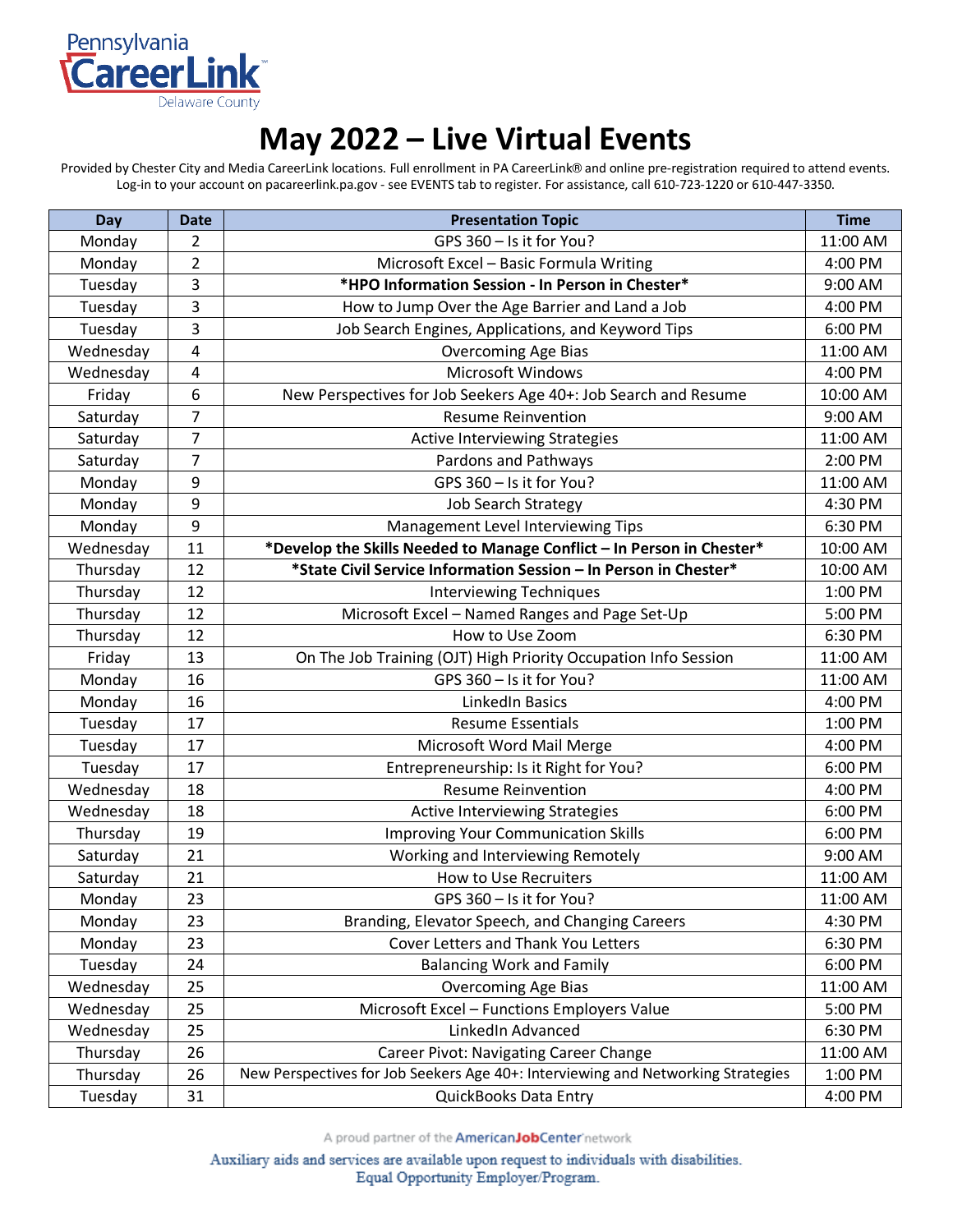

## **Learn More About Our Workshop Topics!**

Active Interviewing Strategies: The key to "acing" the interview is preparation and practice! Learn a more active and successful approach to winning interviews.

Balancing Work and Family: This workshop will allow participants to have an open discussion about work and family responsibilities. Participants will also explore community resources and supports.

Branding, Elevator Speech & Changing Careers: Discover how to effectively communicate your brand to a prospective employer. Learn about creating an elevator speech, and transferrable hard/soft skills.

Career Pivot: Navigating Career Change: Are you considering a career change? A move in a new direction or a complete make-over? This informative workshop provides the nuts and bolts of the career change process to help guide your career transition - from developing your marketing materials to engaging your network and changing your "brand".

Cover Letters & Interview Thank You Letters: Learn how to write a 'T' cover letter, the newest trend in cover letters. Learn when and what method to use to correspond with employers.

Develop the Skills Needed to Manage Conflict: Develop the skills needed to manage workplace conflict.

Entrepreneurship: Is it Right for You? This workshop will provide participants with resources and materials for exploring entrepreneurship pathways.

GPS 360 – Is it for you? Are you a Delco resident over 40 challenged by your job search? Unemployed despite your marketable skills and track record of employment? Invest an hour to learn how the GPS 360 program will help you strengthen your communication skills, master your virtual job search, refine your online presence so you are noticed by employers who are hiring, and negotiate your contract and job offers - all through 1:1 coaching tailored just for you, even after you land a job! Learn about our Checkpoint meetings where networking and peer support help keep you motivated, focused and confident.

How to Jump Over the Age Barrier and Land a Job: Strategic strategies for the 40+ worker and how to compete in a younger job market.

How to Use Recruiters: Understand the different types of recruiters who can assist you, the role of recruiters in your job search, and how to build a clear strategy for working with recruiters.

How to Use Zoom: Tutorial on how to participate in an online Zoom Meeting. Learn tips on the Zoom interface, chat window, and screen sharing features.

Improving Your Communication Skills: This workshop will provide participants with an opportunity to examine ways to communicate better with others and work effectively in a team.

Interviewing Techniques: Job interview success depends on how well you are prepared to sell yourself! Learn what hiring managers want, questions they may ask and how they should be<br>answered. Learn about "behavior-based" "behavior-based" interviewing, acing a phone interview and managing the post-interview experience.

Job Search Engines, Applications & Keyword Tips: Pick up some great suggestions on how best to apply for jobs. Learn some helpful tips on completing job applications, and using keywords and phrases to grab the hiring manager's attention.

Job Search Strategy: Finding a job becomes easier with the right job search ingredients and strategy. Learn what is required to be "job search ready" including all the written documents and job search strategies that land jobs faster.

LinkedIn Advanced: Learn some valuable tricks and tips that can make LinkedIn work better for you. Employers are checking you out online; you want a Profile that professionally presents your skillset!

LinkedIn Basics: Create a profile that gets you noticed. Explore the LinkedIn interface, and learn the important sections to add to build an "all-star" profile.

Management Level Interviewing Tips: Learn interview strategies for senior level jobseekers, and how to actively communicate information you want the interviewer to know. Pick up good tips to ace the interview!

Microsoft Excel - Basic Formula Writing: Explore the Excel interface: ribbon, formula and status bar. Learn to select cells & build a basic formula. Discover how AutoFill and AutoSum Button/List make working in Excel easy!

Microsoft Excel - Named Ranges and Page Set-Up: Learn how to use named ranges...assigning names to a cell or range of cells in a workbook. Also learn page set-up techniques to get Excel spreadsheets to look great when printed.